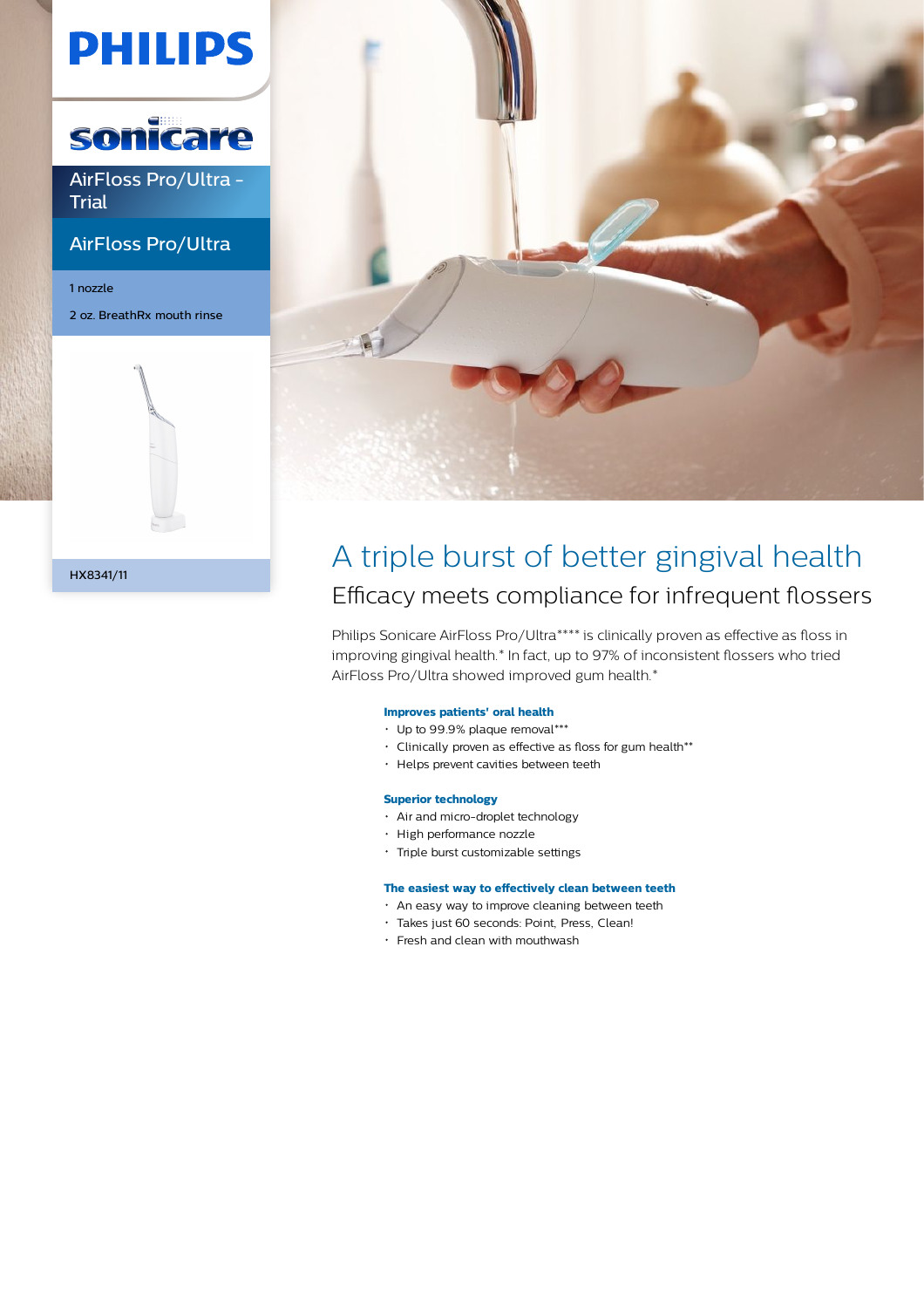# **Highlights**

#### **Up to 99.9% plaque removal**



AirFloss Pro/Ultra removes up to 99.9% of plaque from treated areas.\*\*\*

#### **Micro-droplet technology**



Our clinically-proven results are possible from our unique technology that combines air and mouthwash or water to powerfully yet gently clean between teeth and along the gumline.

#### **An easy way to start**



Interproximal cleaning is very important to overall oral health. AirFloss is an easy way to clean deeper between teeth, helping to form a healthy habit. After three months of using AirFloss, 96% of inconsistent flossers continued to use AirFloss four or more days per week.

#### **Better gum health**



Philips Sonicare AirFloss Pro/Ultra is clinically proven to improve gum health as much as floss.\*\* Helps improve gum health in as little as two weeks.

#### **Cleans in just 60 seconds**



With the AirFloss Pro/Ultra, patients can clean their entire mouth in less than 60 seconds a day. Patients simply select their desired burst frequency (single, double or triple) and hold down the activation button for continuous automatic bursts or press and release for manual burst mode.

### **Fresh and clean with mouthwash**



Patients can use with mouthwash for the ultimate fresh experience and anti-microbial benefits.

#### **Helps prevent cavities between**



By gently bursting away plaque that brushing missed, Philips Sonicare AirFloss Pro/Ultra helps prevent cavities from forming in the spaces between patients' teeth.

#### **High performance nozzle**



The new AirFloss Pro/Ultra high performance nozzle amplifies the power of our air and micro-droplet technology to be more effective and efficient than ever.

#### **Triple burst customization**



AirFloss Pro/Ultra's powerful spray can be customized to your patient's liking with single, double, or triple bursts for each press of the activation button.